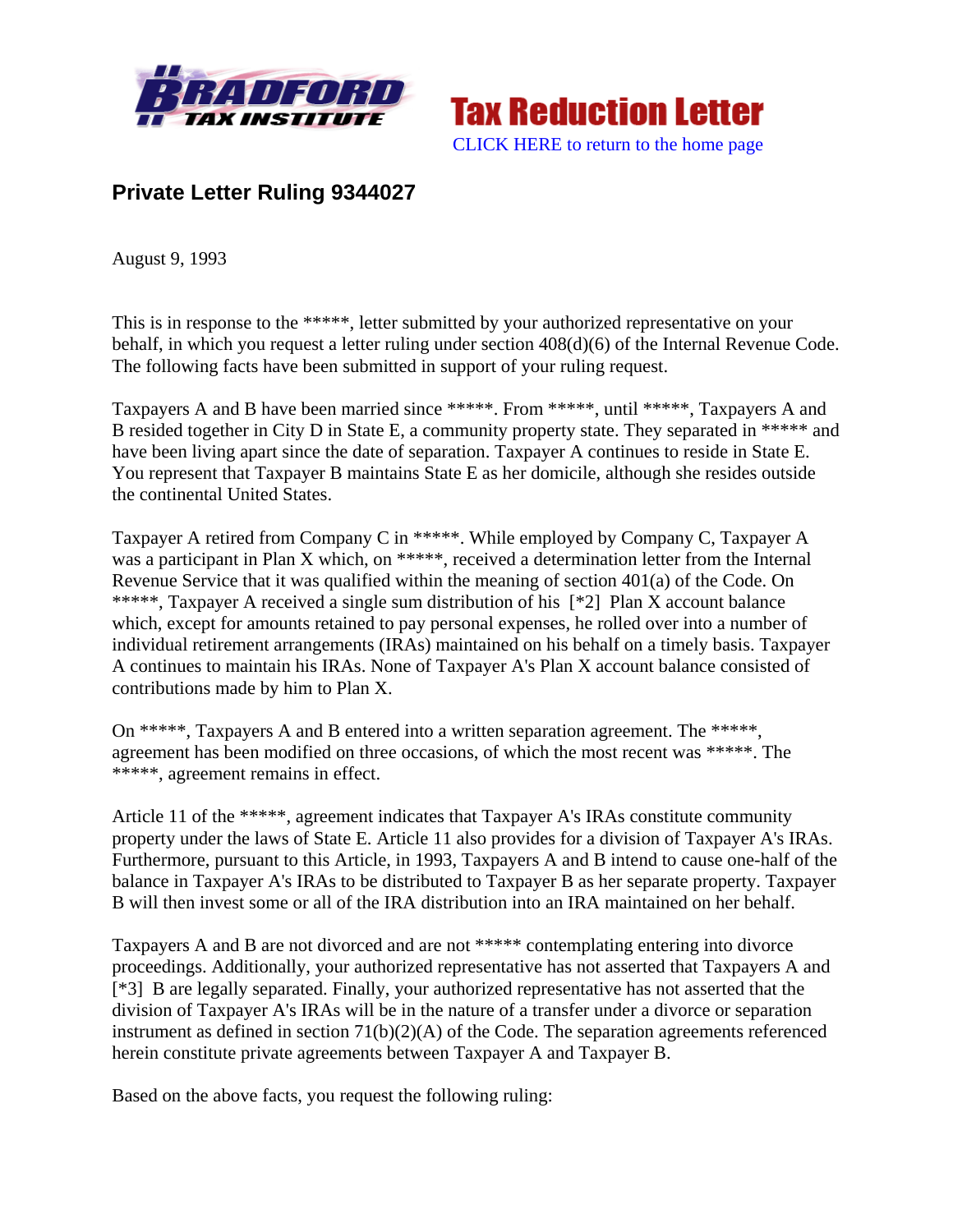The distribution of one-half of the balances in Taxpayer A's IRAs to Taxpayer B will not be taxable to Taxpayer A under section 408(d)(1) of the Code but will be treated as the property of Taxpayer B pursuant to section 408(d)(6) of the Code.

With respect to your ruling request, section  $408(d)(1)$  of the Code provides that, except as otherwise provided in this subsection, any amount paid or distributed out of an IRA shall be included in gross income by the payee or distributee, as the case may be, in the manner provided under section 72.

Section 408(d)(6) of the Code provides that the transfer of an individual's interest in an individual retirement account or individual retirement annuity to his spouse or former spouse under a divorce or separation instrument described in subparagraph  $[*4] (A)$  of section  $71(b)(2)$ is not to be considered a taxable transfer made by such individual notwithstanding any other provision of this subtitle, and such interest at the time of said transfer is to be treated as an individual retirement account of such spouse, and not of such individual. Thereafter such account or annuity for purposes of this subtitle is to be treated as maintained for the benefit of such spouse.

Section 408(g) of the Code provides that section 408 of the Code shall be applied without regard to any community property laws.

Section 71(b)(2)(A) of the Code provides that the term "divorce or separation instrument" includes a decree of divorce or separate maintenance or a written instrument incident to such a decree.

Section 71(b)(2)(B) of the Code provides that "divorce or separation instrument" includes a written separation agreement.

In this case, Taxpayers A and B have entered into a private written separation agreement which, in part, provides for the division of Taxpayer A's IRAs. The separation agreement is not .incident to either a divorce or a legal separation, and your authorized representative has not asserted that Taxpayers A and B intend to present their agreement [\*5] to a court which has jurisdiction over their marital affairs in order for the court to enter a decree with respect to the separation agreement.

Thus, based on the above, we conclude that the separation agreement entered into between Taxpayers A and B does not constitute either a decree or written instrument within the meaning of section  $71(b)(2)(A)$  of the Code.

Therefore, with respect to your ruling request, we conclude that

The distribution of one-half of the balances in Taxpayer A's IRAs to Taxpayer B will be taxable to Taxpayer A under section  $408(d)(1)$  of the Code and will not be treated as the property of Taxpayer B pursuant to section 408(d)(6) of the Code.

This ruling assumes that Taxpayer A's IRAs are qualified within the meaning of section 408(a) of the Code at all times relevant thereto. This ruling also assumes that Plan X was qualified within the meaning of section 401(a) of the Code at the time Taxpayer A received his single sum